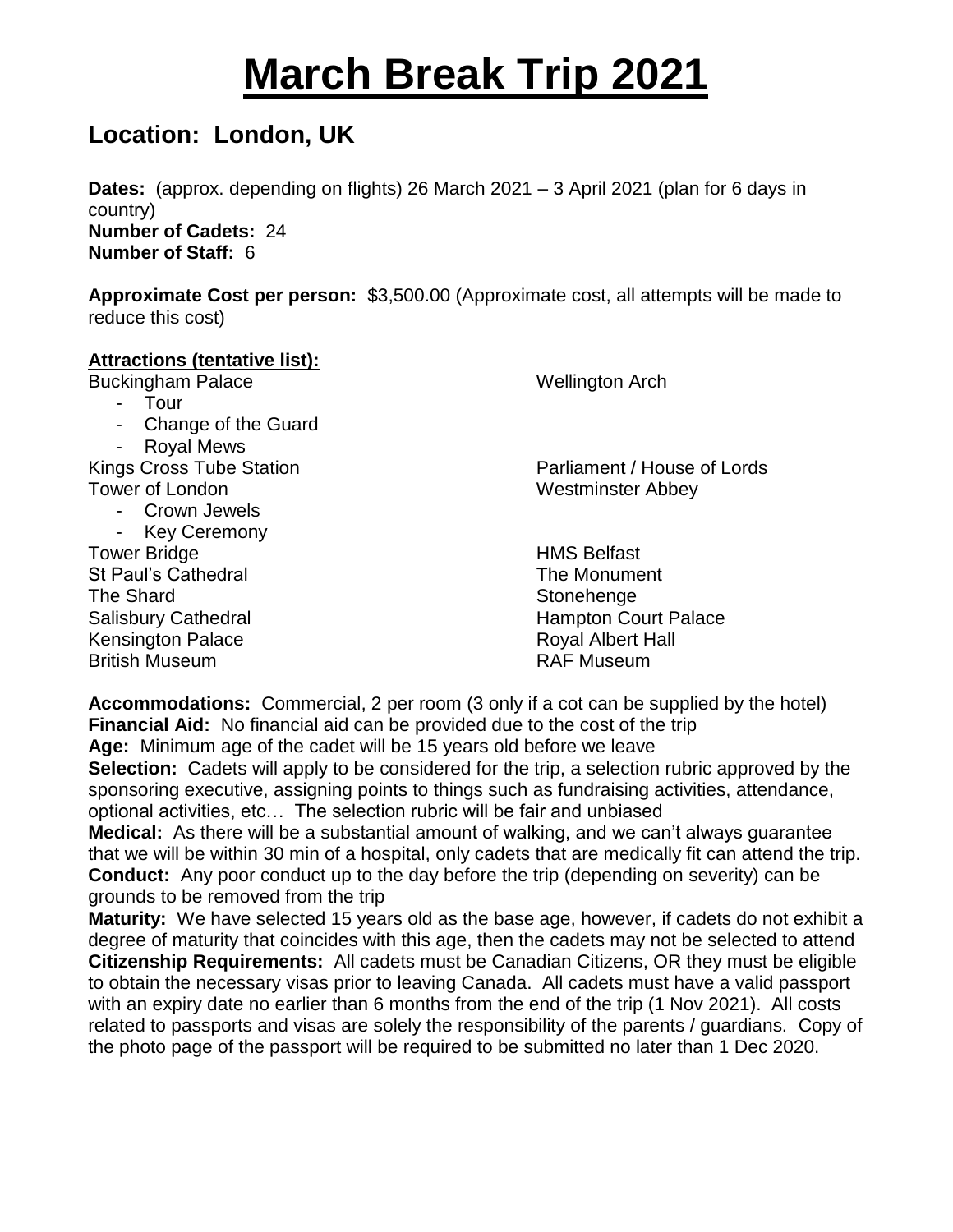

## **52 Squadron 2021 March Break Interest Form**

|                                                                                                                                                                                                                                                                                                                                                                                                                                              | Gender of Cadet: National Contract of Cadet: |
|----------------------------------------------------------------------------------------------------------------------------------------------------------------------------------------------------------------------------------------------------------------------------------------------------------------------------------------------------------------------------------------------------------------------------------------------|----------------------------------------------|
| (full name, print clearly)                                                                                                                                                                                                                                                                                                                                                                                                                   |                                              |
| Date of Birth (dd/mmm/yy): __________________                                                                                                                                                                                                                                                                                                                                                                                                |                                              |
| (circle applicable) to be considered for the 52 Squadron 2021 March Break Trip.                                                                                                                                                                                                                                                                                                                                                              |                                              |
| Signature of Parent/Guardian: _________________________                                                                                                                                                                                                                                                                                                                                                                                      |                                              |
| My son/daughter/ward is: (check one)                                                                                                                                                                                                                                                                                                                                                                                                         |                                              |
| $\Box$ Canadian Citizen $\Box$ Permanent Resident of Canada                                                                                                                                                                                                                                                                                                                                                                                  | □ Refugee to Canada                          |
|                                                                                                                                                                                                                                                                                                                                                                                                                                              |                                              |
| My son/daughter/ward is currently in possession of a valid Passport:                                                                                                                                                                                                                                                                                                                                                                         |                                              |
| $\Box$ Yes, my son/daughter/ward has a current Passport*<br>* Passport must not expire until 30 September 2021 or later                                                                                                                                                                                                                                                                                                                      |                                              |
| If your son/daughter/ward is NOT a Canadian Citizen AND HOLDS a valid Passport, what is the issuing country                                                                                                                                                                                                                                                                                                                                  |                                              |
| $\Box$ No my son/daughter/ward does not have a current Passport                                                                                                                                                                                                                                                                                                                                                                              |                                              |
| I _____________________(printed name of parent/guardian), parent/guardian of _______________________<br>(printed name of cadet), acknowledge should my son/daughter/ward be selected for this trip and that my<br>son/daughter/ward requires a visa to enter the United Kingdom, I will bear the sole responsibility of arranging<br>for that visa by the deadlines set out by the staff of 52 Squadron and will bear the cost of said visa. |                                              |
| Signature of parent/guardian<br>Date (dd/mmm/yy)                                                                                                                                                                                                                                                                                                                                                                                             |                                              |
| (printed name of parent/guardian), parent/guardian of                                                                                                                                                                                                                                                                                                                                                                                        |                                              |
| (printed name of cadet), acknowledge that my son/daughter/ward's name, date of birth, country of citizenship<br>and passport number will be disclosed to the Ministry of National Defence (Canadian Armed Forces) and the<br>United States Department of Defense.                                                                                                                                                                            |                                              |

\_\_\_\_\_\_\_\_\_\_\_\_\_\_\_\_\_\_\_\_\_\_\_\_\_\_\_\_ \_\_\_\_\_\_\_\_\_\_\_\_\_\_\_\_\_\_

Signature of parent/guardian Date (dd/mmm/yy)